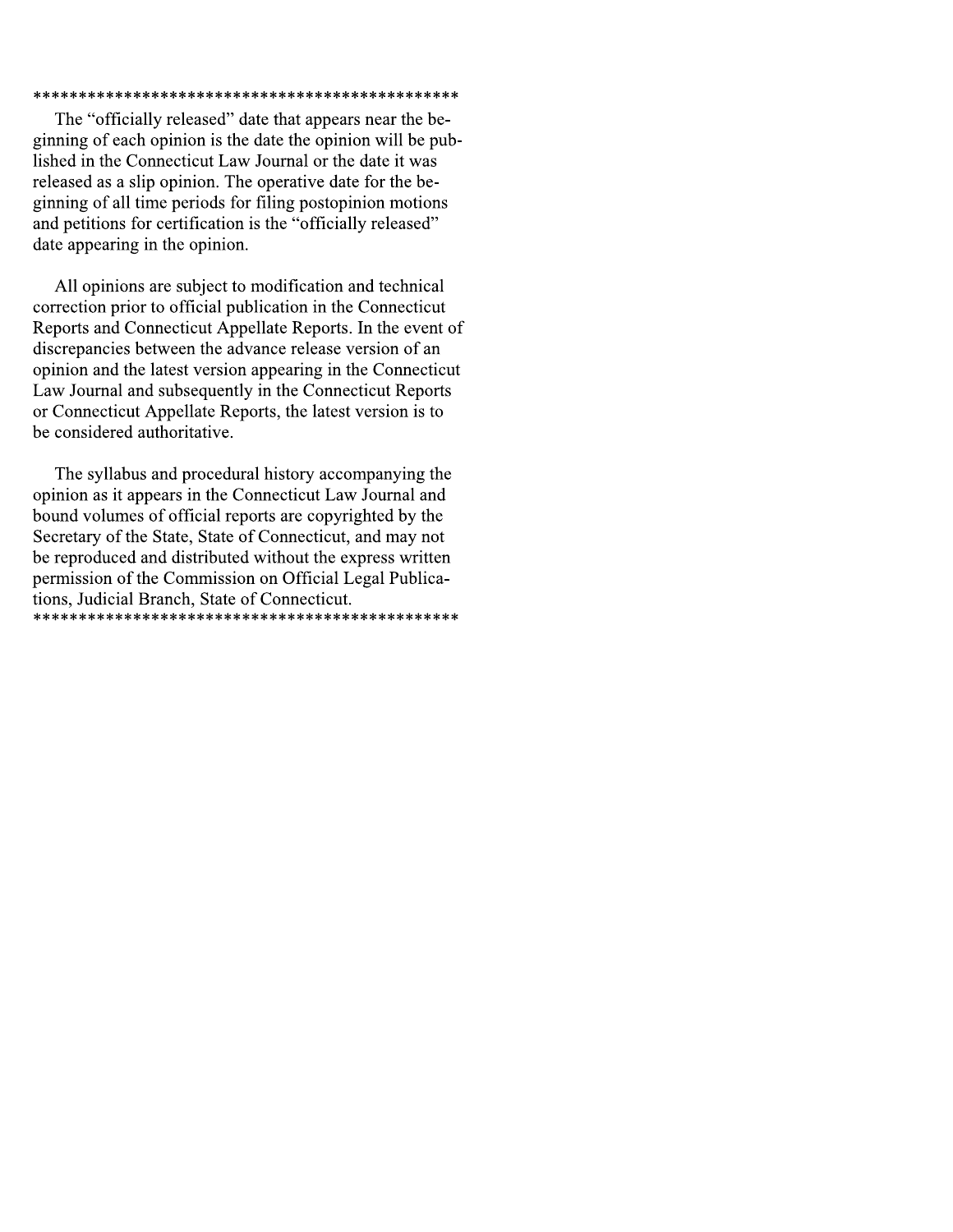## CHANNING REAL ESTATE, LLC *v*. BRIAN GATES (SC 19575)

Palmer, Eveleigh, McDonald, Espinosa, Robinson and Vertefeuille, Js.

#### *Syllabus*

The plaintiff limited liability company appealed to this court from the judgment of the Appellate Court, which reversed the judgment of the trial court and ordered a new trial. The defendant was a co-owner and member of F Co., a limited liability company that owned commercial real estate. On six different occasions, the defendant executed a promissory note in exchange for funds that the plaintiff provided to him. Each of the six notes included an identical clause that precluded oral modification of the note. After the defendant failed to make any payments on the notes, the plaintiff brought a breach of contract action. The defendant alleged four special defenses and filed a three count counterclaim. The plaintiff filed a motion in limine to preclude any extrinsic evidence that varied the terms of the notes, including the evidence the defendant sought to introduce to support his claim that the funds that the plaintiff had provided to him were interim payments made in exchange for an interest in commercial real estate owned by F Co. The trial court denied the plaintiff's motion, concluding that the parol evidence rule did not bar the introduction of extrinsic evidence to vary the terms of the notes because the notes were not integrated as a result of the parties' failure to reduce to writing their full agreement, including the proposed real estate transaction. The trial court rendered judgment for the defendant on, inter alia, the complaint and on the third count of the counterclaim alleging a violation of the Connecticut Unfair Trade Practices Act (§ 42-110a et seq.). On appeal to the Appellate Court, the plaintiff claimed, inter alia, that the trial court improperly had admitted parol evidence to vary the terms of the notes. The Appellate Court concluded that the notes were integrated and that their terms were unambiguous, and, therefore, that the parol evidence rule barred the introduction of extrinsic evidence. The court remanded the case for a new trial on the basis of its conclusion that the introduction of parol evidence was an error that permeated the trial court's findings and undermined its entire judgment, and stated that, on remand, the defendant was entitled to allege and prove any exceptions he may have to the parol evidence rule as a special defense or counterclaim, including a violation of CUTPA. On the granting of certification, the plaintiff appealed to this court. *Held*:

- 1. This court concluded that, although the Appellate Court properly determined that the parol evidence rule barred the introduction of extrinsic evidence to vary the terms of the notes, that court improperly remanded the case for a new trial rather than directing judgment for the plaintiff on the issue of liability and ordering a hearing in damages: each note having contained language that barred the introduction of extrinsic evidence under the applicable parol evidence rule, and the defendant having failed to present any valid defenses or counterclaims that served as exceptions to the parol evidence rule, the trial court's findings pertaining to the extrinsic evidence were irrelevant, and the trial court's remaining findings regarding the terms of the notes and the defendant's failure to pay any of the amounts due thereunder were sufficient to establish the defendant's liability as a matter of law, rendering a new trial on remand unnecessary; furthermore, this court declined to address the defendant's unpreserved claim that, notwithstanding the application of the parol evidence rule, certain actions of the plaintiff effected a postcontractual modification of the notes, providing him with a valid and meritorious special defense in equitable estoppel that entitled him to a new trial on remand, the defendant having failed to raise this distinct claim in the trial court.
- 2. A new trial on the count of the defendant's counterclaim alleging a violation of CUTPA was unwarranted because it was F Co. rather than the defendant who would have had standing to assert a CUTPA claim against the plaintiff; F Co. was a limited liability company and thus a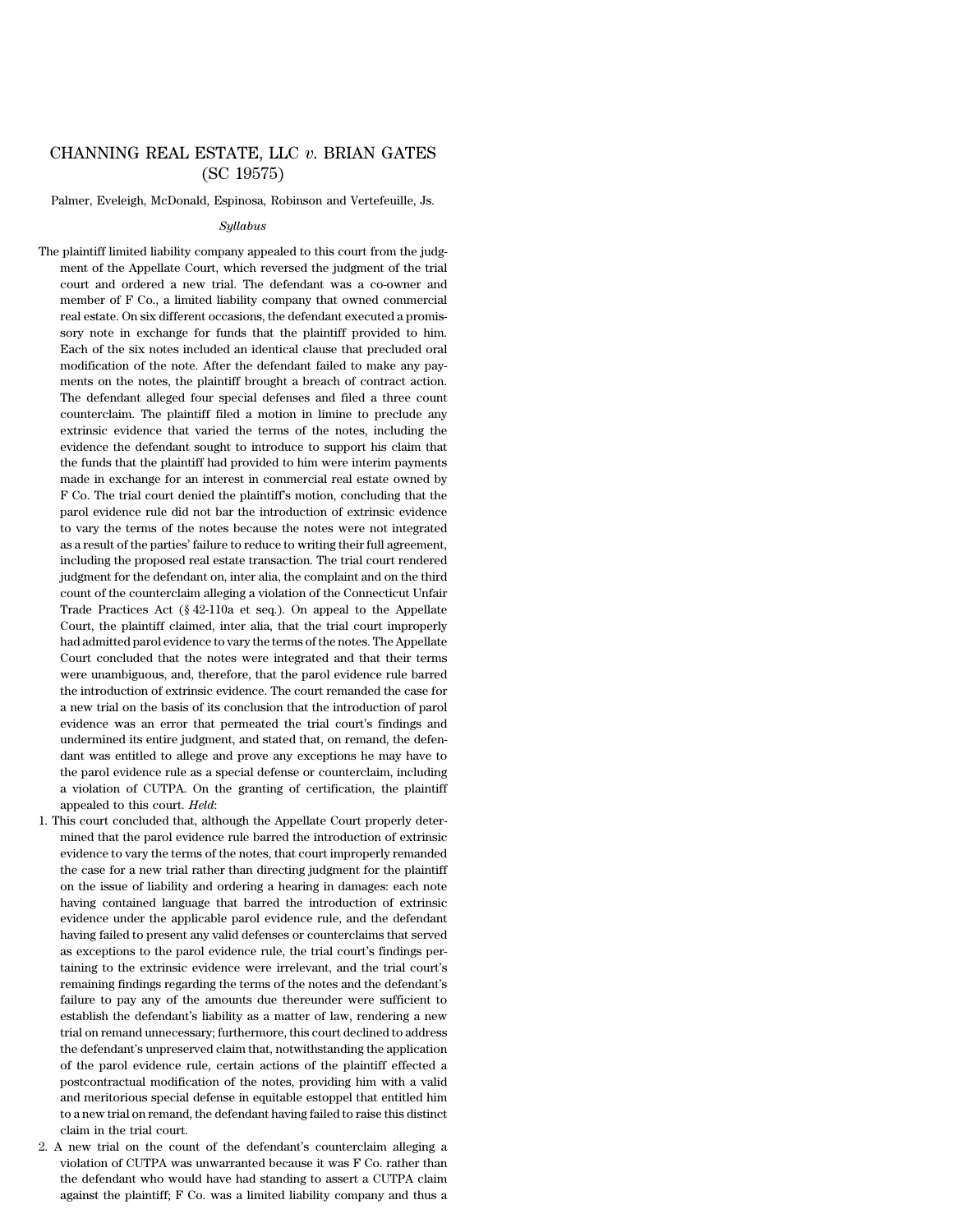distinct legal entity from the defendant, the injuries the defendant alleged in the CUTPA count of his counterclaim were those allegedly suffered by F Co., specifically, and not the defendant, and, because a member of a limited liability company, such as the defendant, cannot recover for an injury allegedly suffered by the company itself, the defendant lacked standing to pursue his CUTPA claim.

Argued November 16, 2016—officially released July 4, 2017

#### *Procedural History*

Action to recover on six promissory notes, and for otherrelief, brought to the Superior Court in the judicial district of Windham, where the defendant filed a counterclaim; thereafter, the court, *A. Santos, J*., denied the plaintiff's motion to preclude certain evidence; subsequently, the case was tried to the court, *A. Santos*, *J*.; judgment for the defendant on the complaint and in part on the counterclaim, from which the plaintiff appealed to the Appellate Court, *Sheldon*, *Keller* and *Bear*, *Js*., which reversed the trial court's judgment and remanded the case for a new trial, and the plaintiff, on the granting of certification, appealed to this court. *Affirmed in part; reversed in part; judgment directed; further proceedings*.

*Linda L. Morkan*, with whom was *Stuart D. Rosen*, for the appellant (plaintiff).

*Frank J. Liberty*, for the appellee (defendant).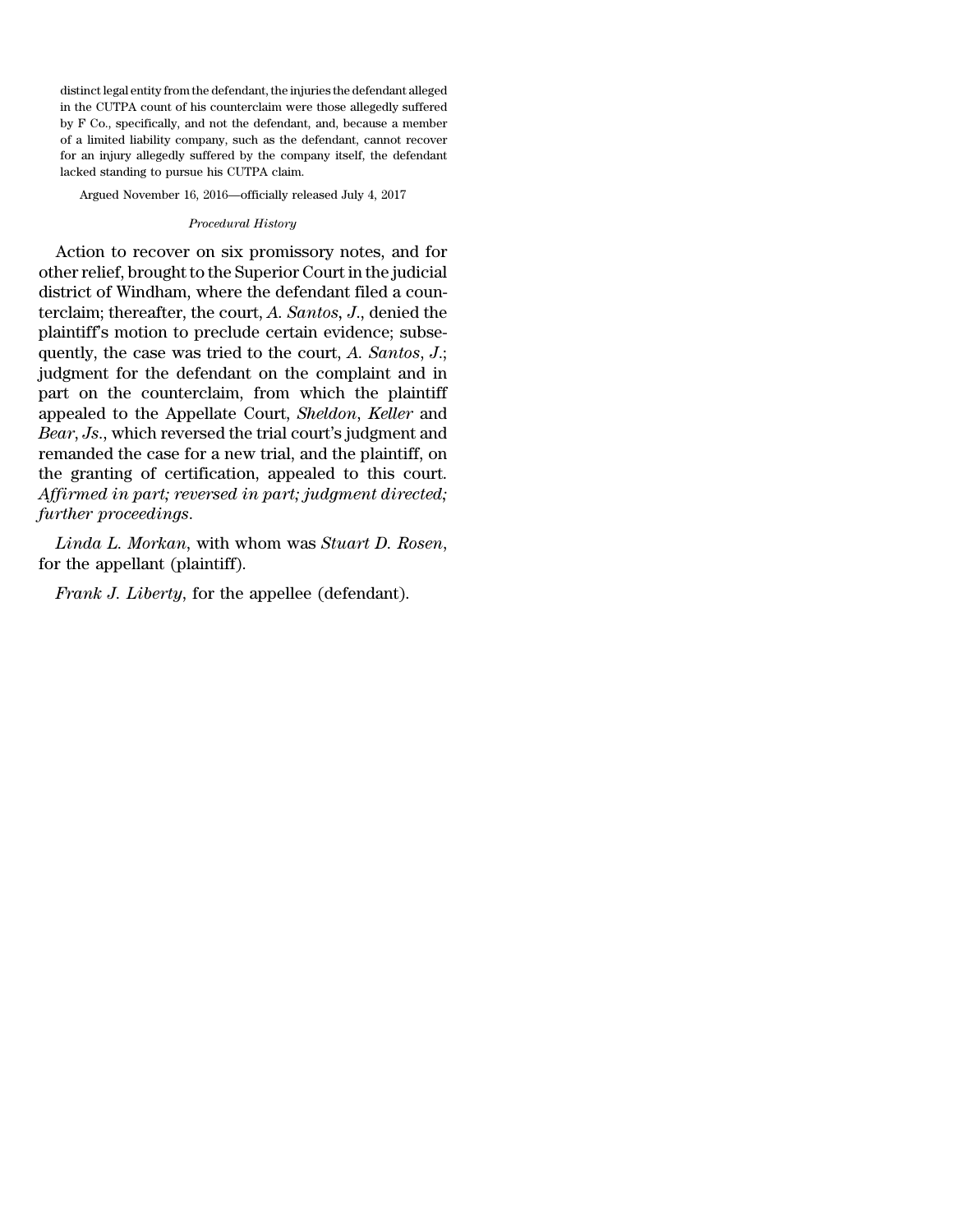### *Opinion*

ESPINOSA, J. The plaintiff, Channing Real Estate, LLC, appeals from the judgment of the Appellate Court, which reversed the judgment of the trial court in favor of the defendant, Brian Gates, on both the plaintiff's complaint seeking recovery on six promissory notes (notes) and on the defendant's counterclaim alleging a violation of the Connecticut Unfair Trade Practices Act (CUTPA), General Statutes § 42-110a et seq. *Channing Real Estate, LLC* v. *Gates*, 159 Conn. App. 59, 83, 122 A.3d 677 (2015). The plaintiff, which prevailed in the Appellate Court, challenges only the scope of the court's remand order, claiming that it improperly ordered a new trial rather than restricting the proceedings on remand to a hearing in damages. The plaintiff contends that a new trial is unnecessary because the Appellate Court's proper application of the parol evidence rule resolved the issue of liability on the notes in favor of the plaintiff as a matter of law and because the defendant lacks standing to raise a CUTPA claim.<sup>1</sup> The defendant argues that the Appellate Court correctly concluded that a new trial is necessary to allow him to pursue valid special defenses and counterclaims. We conclude that a new trial is unnecessary, and, accordingly, reverse in part the judgment of the Appellate Court.

The trial court found the following relevant facts. The plaintiff is a limited liability company organized under New York law, with Douglas Chan as principal. The defendant was a co-owner and member of Front Street Commons, LLC (Front Street Commons), a limited liability company organized under Connecticut law that owned commercial real estate in Putnam.

On six different occasions between January, 2008, and February, 2009, the defendant executed a promissory note in exchange for funds that the plaintiff provided to him. The total principal amount of the six notes was \$281,272.74. The defendant has made no payments on any of the notes.

With the exception of the principal amounts and maturity dates, the terms of each of the six notes were identical. In each note, the defendant promised to pay the corresponding principal amount to the defendant with annual interest at the rate of 14 percent. If the notes were not paid by the maturity dates, their terms called for the payment of interest either at 16 percent annually or the highest rate permitted under New York law, whichever was higher. Each note set forth the address to which the defendant was to send his payments and in what form those payments were to be made. The terms of each note also stated that the defendant promised to pay all reasonable collection costs, including attorney's fees. Finally, each note included the following clause precluding oral modification of the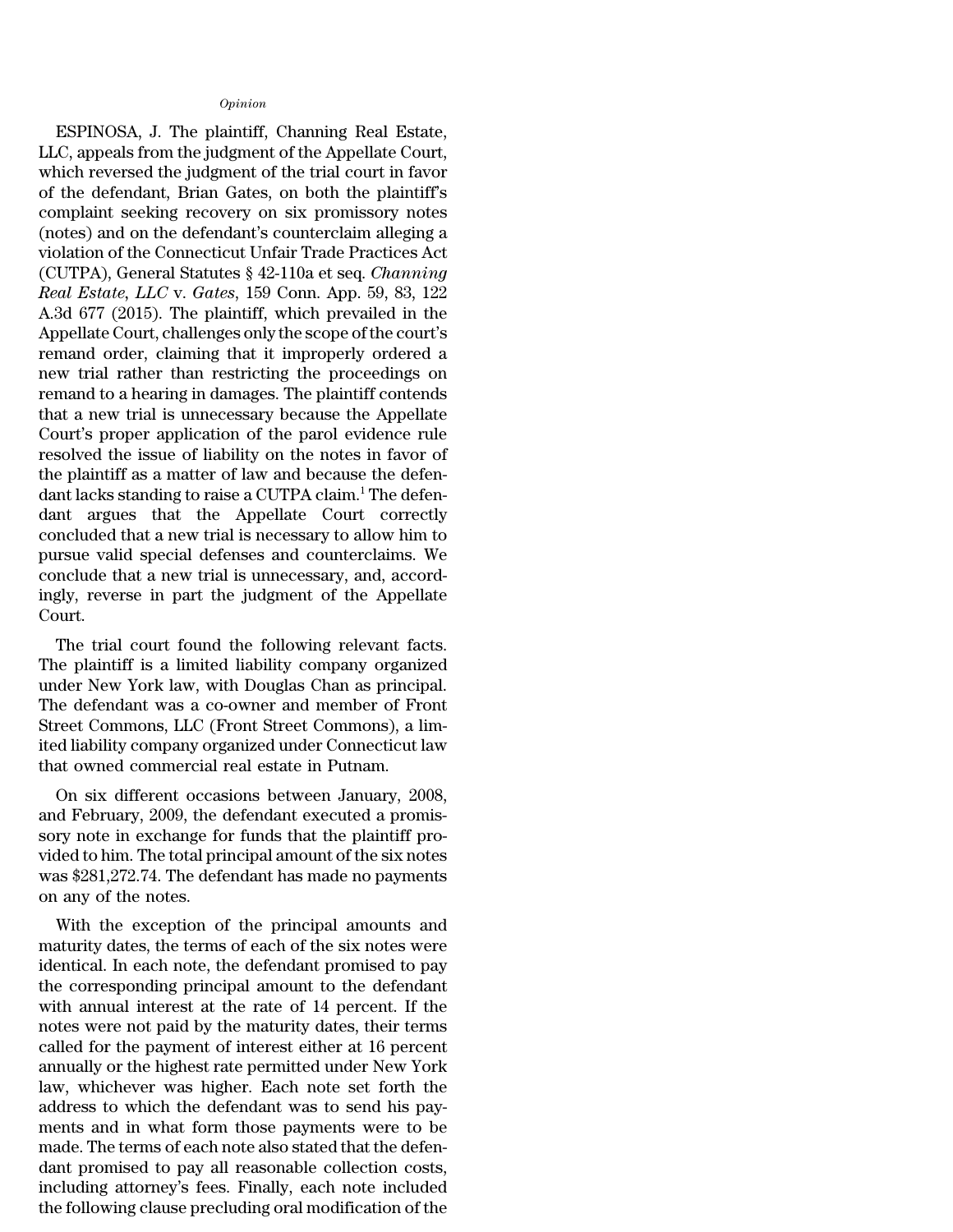contract: ''This [n]ote may not be changed, modified or discharged, nor any provision waived, orally, but only in writing, signed by the party against whom enforcement of any such change, modification, discharge or waiver is sought.''

On December 15, 2009, the plaintiff demanded payment of all six notes and, after the defendant failed to make any payments, brought this action for breach of contract, seeking to collect principal, interest, costs, and fees as provided in the notes. The defendant alleged four special defenses and filed a three count counterclaim, all of which related to the parties' failed negotiations pertaining to a proposed real estate transaction through which the plaintiff would have acquired an interest in the commercial real estate owned by Front Street Commons. The defendant asserted special defenses of fraud in the inducement, unjust enrichment, innocent or negligent misrepresentation, and promissory estoppel. The defendant's counterclaim alleged fraud, negligent misrepresentation, and a violation of CUTPA, and sought, inter alia, damages for lost rents in connection with the failed real estate transaction.

The plaintiff filed a pretrial motion in limine claiming that the parol evidence rule barred the trial court from considering any extrinsic evidence that varied the terms of the notes because the notes are written, integrated, and the terms stated therein are unambiguous. The extrinsic evidence the plaintiff sought to exclude related to the defendant's claim that the notes were not promises to repay loans but were issued in connection with the proposed real estate transaction between the parties. Specifically, the defendant claimed that, rather than loans, the funds that the plaintiff had paid to him were interim payments made in exchange for an interest in the commercial real estate owned by Front Street Commons. The sole purpose of the notes, according to the defendant, was to protect the plaintiff's investment in the event that the defendant backed out of the proposed transaction or the commercial property was destroyed.

The trial court denied the plaintiff's motion in limine, concluding that the parol evidence rule did not bar the introduction of extrinsic evidence to vary the terms of the notes. The trial court determined that the parol evidence rule did not apply because it found that the notes were not integrated as a result of the parties' failure to reduce to writing what the court deemed to constitute their full agreement—the proposed real estate transaction. Relying on the extrinsic evidence presented by the defendant, the trial court ruled in his favor on the plaintiff's complaint, and on the third and fourth special defenses alleging negligent misrepresentation and estoppel, as well as the third count of the counterclaim alleging a violation of CUTPA. Lastly, the trial court found for the plaintiff on the defendant's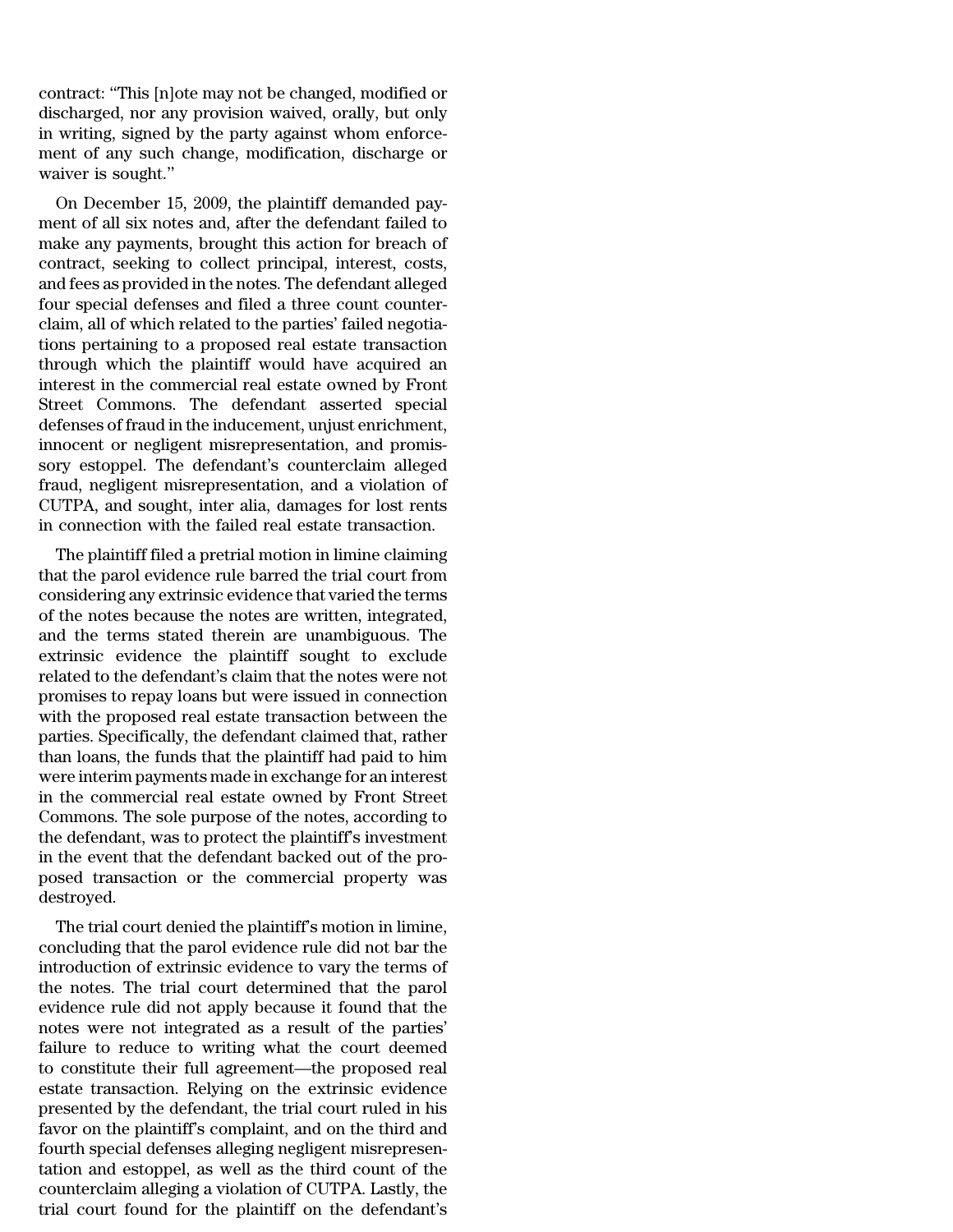first and second special defenses alleging fraud in the inducement and unjust enrichment, and on the first count of the defendant's counterclaim alleging fraud in the inducement. Although in its memorandum of decision the trial court ruled in favor of the defendant's counterclaim for negligent misrepresentation, it did not award any damages in connection with that claim.<sup>2</sup> The trial court awarded the defendant \$25,575 in attorney's fees on the CUTPA claim.<sup>3</sup> See General Statutes  $\S$  42-110g (d).

The plaintiff appealed to the Appellate Court claiming, inter alia, that the trial court improperly admitted parol evidence to vary the unambiguous terms of the notes, each of which was a fully integrated agreement. The Appellate Court examined the notes and agreed that they were integrated and that their terms were unambiguous. The court therefore reversed the judgment of the trial court, concluding that the parol evidence rule barred the introduction of extrinsic evidence to vary the terms of the notes. *Channing Real Estate, LLC* v. *Gates*, supra, 159 Conn. App. 81–83. Unlike the trial court—which examined the notes and the parol evidence rule under Connecticut law—the Appellate Court applied New York law, but observed that ''there are no material differences between New York and Connecticut law as applied to the facts of the present case.'' Id., 73.

The Appellate Court remanded the case for a new trial on the basis of its conclusion that the introduction of parol evidence to vary the terms of the notes was "an error that permeate<sup>[d]</sup> the [trial] court's findings and undermine[d] its entire judgment.'' Id., 83. The court stated that, ''[o]n remand, the plaintiff is . . . entitled to the opportunity to prove its damages with respect to each of the notes, the existence and written terms of which the defendant does not dispute. The defendant is entitled on remand to allege and prove any of the defenses [he] may have to each of the notes in accordance with the recognized exceptions under New York law to the parol evidence rule. . . . The only exceptions to the parol evidence rule that the defendant has pleaded as a special defense or counterclaim are mistake,<sup>4</sup> fraud, and a violation of CUTPA. On remand, the trier of fact should analyze separately each of the defendant's valid defenses under New York law with respect to each of the notes, and each count of the counterclaim alleged by the defendant, at least one of which, the CUTPA count, is subject to Connecticut law, in accordance with this opinion. . . . To the extent that the negligent misrepresentation and CUTPA counts of the counterclaim can still be pursued by the defendant, it is likely that those claims, on the basis of the alleged place of injury, will be subject to Connecticut law.'' (Citations omitted; footnote added.) Id., 82–83.

The plaintiff filed a motion for reconsideration or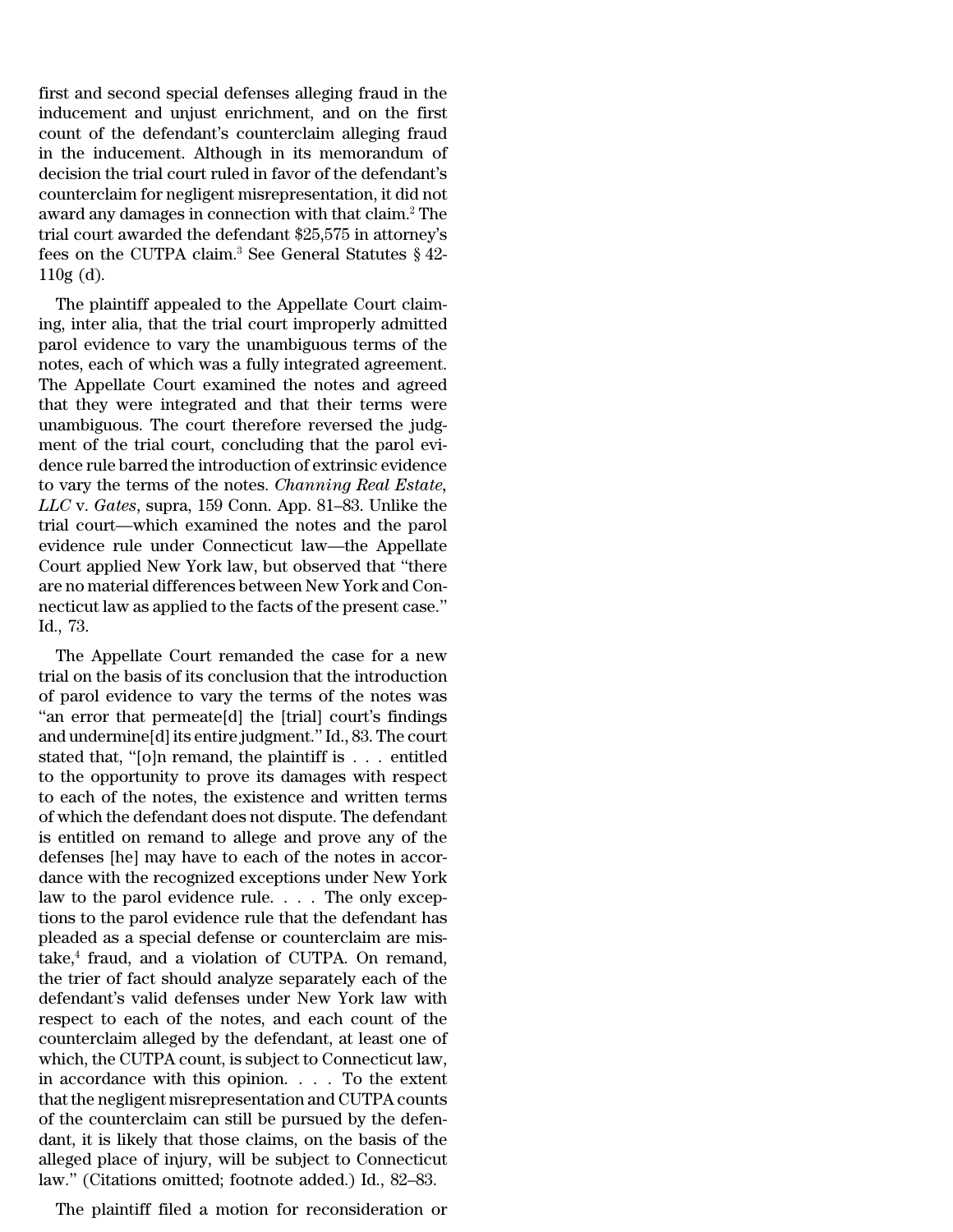clarification, requesting that the court restrict its remand of the case to order only a hearing in damages. The plaintiff also requested that the court address the plaintiff's claims that the defendant lacked standing to pursue a CUTPA claim and that CUTPA did not apply to the parties. The Appellate Court denied the plaintiff's motion. This appeal followed. Additional facts will be set forth as necessary.

I

The plaintiff first contends that although the Appellate Court properly concluded that the application of the parol evidence rule to the facts of the present case required reversal of the judgment of the trial court, it improperly ordered a new trial rather than ordering only a hearing in damages. We agree that the Appellate Court properly held that the parol evidence rule barred the introduction of extrinsic evidence to vary the terms of the notes. Because that conclusion resolved all questions regarding the defendant's liability under the notes, we conclude that the Appellate Court improperly remanded the case for a new trial rather than directing judgment for the plaintiff and ordering a hearing in damages.

The Appellate Court considered whether the substantive contract law of New York or Connecticut applied to its interpretation and construction of the notes. *Channing Real Estate, LLC* v. *Gates*, supra, 159 Conn. App. 72. The notes did not contain a choice of law provision but did require the defendant to make payment by mail to the plaintiff in New York. The court, citing § 195 of the Restatement (Second) of Conflict of Laws, determined that the local law of the state where the contracts required that payment be made was applicable and, therefore, applied the substantive contract law of New York. Id., 73–74; 1 Restatement (Second), Conflict of Laws § 195 (1971). New York's parol evidence rule is clear. ''Briefly, absent fraud or mutual mistake, where the parties have reduced their agreement to an integrated writing, the parol evidence rule operates to exclude evidence of all prior or contemporaneous negotiations between the parties offered to contradict or modify the terms of their writing.'' *Marine Midland Bank-Southern* v. *Thurlow*, 53 N.Y.2d 381, 387, 425 N.E.2d 805, 442 N.Y.S.2d 417 (1981). Furthermore, under New York's parol evidence rule, ''extrinsic and parol evidence is not admissible to create an ambiguity in a written agreement which is complete and clear and unambiguous upon its face.'' (Internal quotation marks omitted.) *W.W.W. Associates, Inc.* v. *Giancontieri*, 77 N.Y.2d 157, 163, 566 N.E.2d 639, 565 N.Y.S.2d 440 (1990).

The Appellate Court reviewed the terms of the notes and determined that "[e]ach of the six notes represented and reflected a specific transaction between the parties. Standing alone, each note constituted an integrated agreement, supported by new and different consider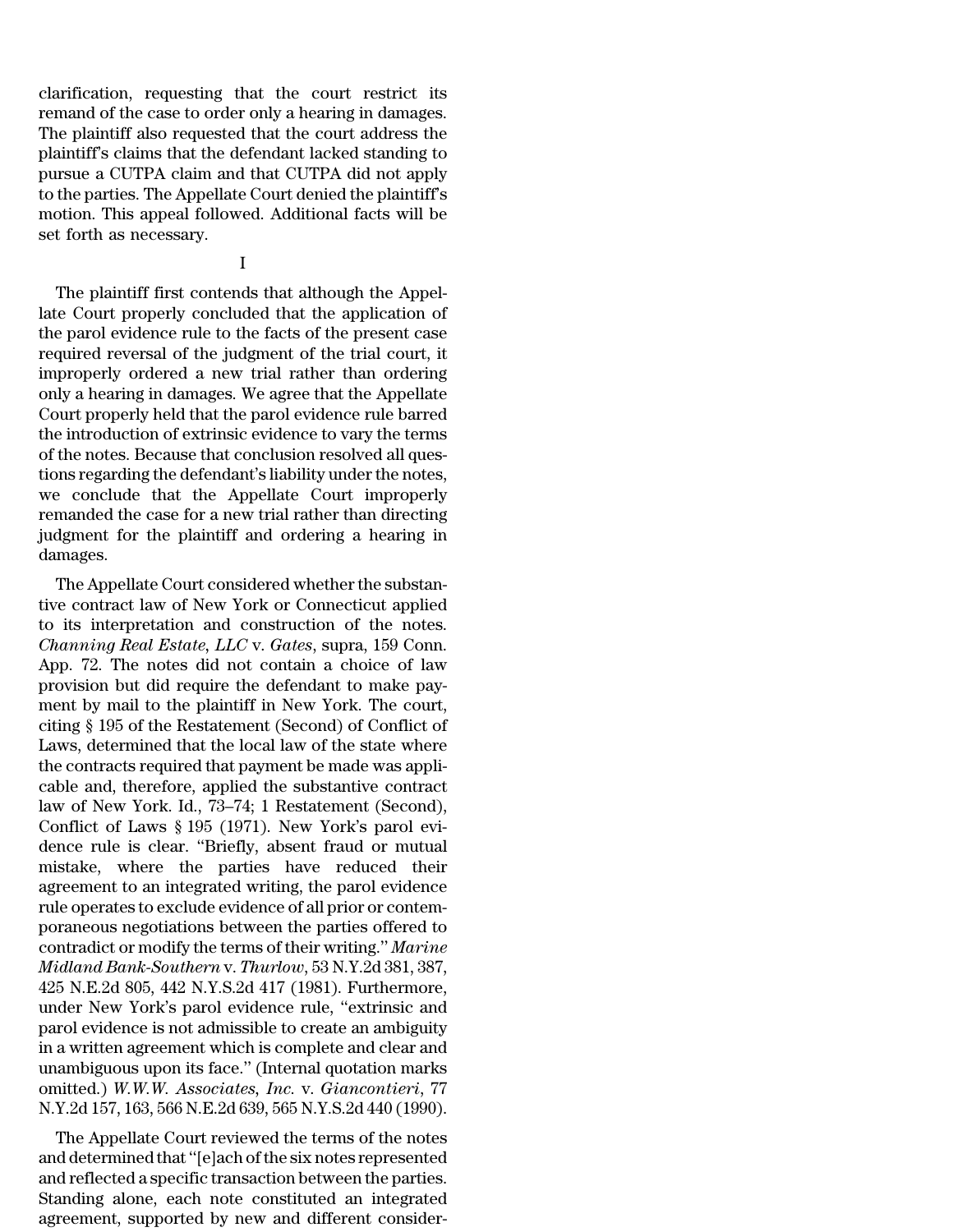ation, and was enforceable separately according to its unambiguous terms.'' *Channing Real Estate, LLC* v. *Gates*, supra, 159 Conn. App. 78. On the basis of that conclusion, the Appellate Court applied the parol evidence rule and held that the trial court improperly admitted extrinsic evidence to vary the terms of the notes. Our review of the notes leads us to the same conclusion. The clause in each note prohibiting oral modification is clear. Accordingly, the Appellate Court properly concluded that the parol evidence rule barred the consideration of extrinsic evidence. Id., 77–79; see *Marine Midland Bank-Southern* v. *Thurlow*, supra, 53 N.Y.2d 387.

The remaining question is whether, in light of the Appellate Court's correct conclusion that the parol evidence rule precluded consideration of the extrinsic evidence relied on by the defendant, the Appellate Court properly remanded the case for a new trial rather than directing judgment and ordering a hearing in damages. Whether the Appellate Court properly determined the scope of a remand order is a question of law over which this court's review is plenary. See, e.g., *State* v. *Tabone*, 301 Conn. 708, 713–14, 23 A.3d 689 (2011).

When no question of liability remains, given the undisputed facts in the record, the appropriate scope of the remand is limited to a hearing in damages. See *Allstate Ins. Co.* v. *Palumbo*, 296 Conn. 253, 268, 994 A.2d 174 (2010) (''[t]here are times . . . when the undisputed facts or uncontroverted evidence and testimony in the record make a factual conclusion inevitable so that a remand to the trial court for a determination would be unnecessary'' [internal quotation marks omitted]); *Waterbury* v. *Washington*, 260 Conn. 506, 583, 800 A.2d 1102 (2002) (remand for decision on unreached elements of claim is unnecessary if remaining elements can be determined as matter of law on record); *Coppola Construction Co.* v. *Hoffman Enterprises Ltd. Partnership*, 157 Conn. App. 139, 171–72, 117 A.3d 876 (remand for new trial was unnecessary when all elements of cause of action for breach of contract had been proven), cert. denied, 318 Conn. 902, 122 A.3d 631 (2015); see also *State* v. *Carbone*, 172 Conn. 242, 254, 374 A.2d 215 (''The reversal of a judgment annuls it, but does not necessarily set aside the foundation on which it rests. This foundation may be sufficient to support a judgment of a different kind, and may be such as to require it. A reversal therefore is never, standing alone, and ex vi termini, the grant of a new trial. If the error was one in drawing a wrong legal conclusion from facts properly found and appearing on the record, it would be an unnecessary prolongation of litigation to enter again on the work of ascertaining them.'' [Internal quotation marks omitted.]), cert. denied, 431 U.S. 967, 97 S. Ct. 2925, 53 L. Ed. 2d 1063 (1977).

In the present case, our review of the record reveals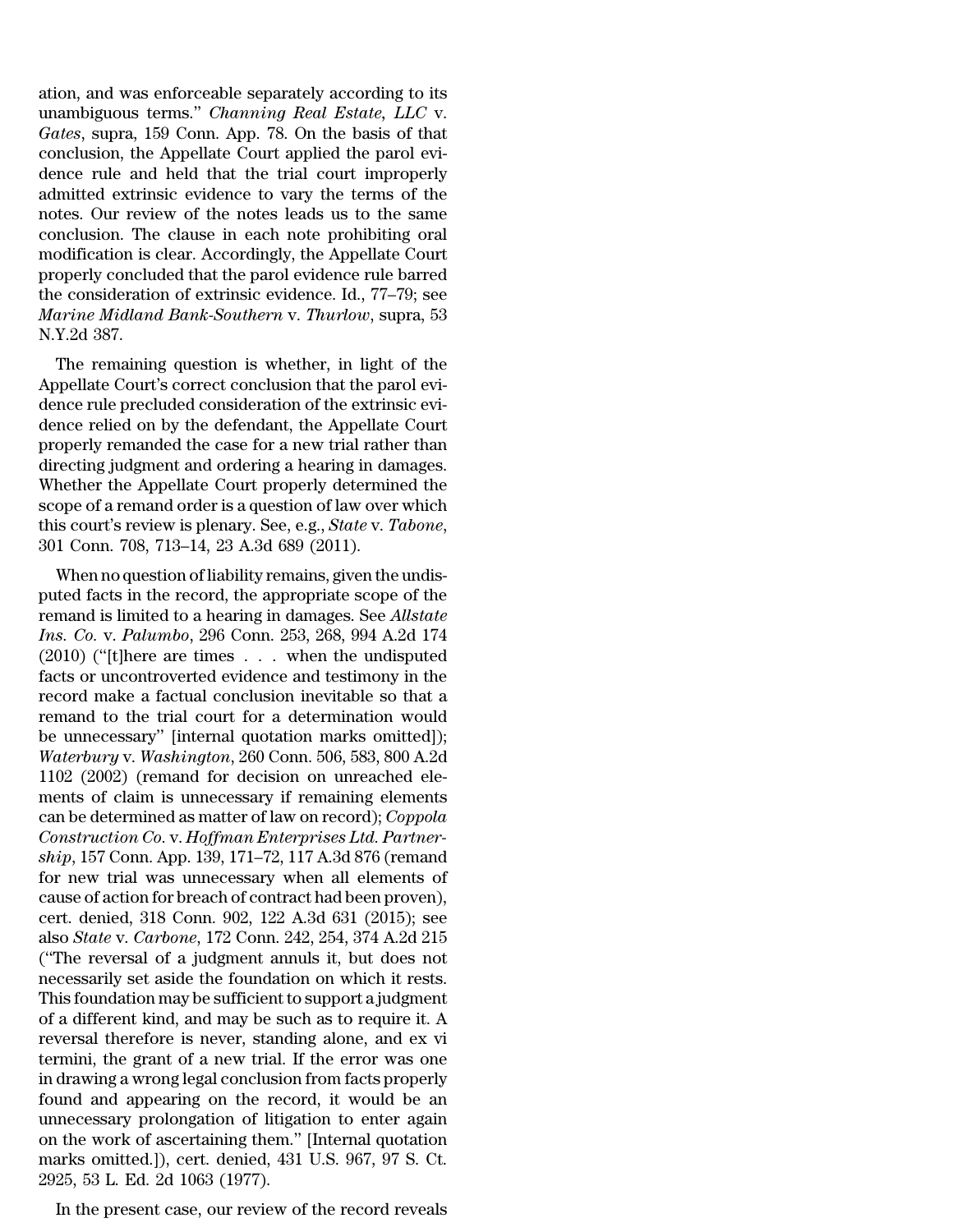that a remand to the trial court for a new trial is unnecessary because there is no question as to the defendant's liability under the notes. The trial court, in its findings of fact, set forth certain terms of the notes and the undisputed fact of the defendant's failure to pay any of the amounts listed in them. Most significantly, there is no dispute that each of the six notes contains the language that both this court and the Appellate Court have concluded bars the introduction of extrinsic evidence under the New York parol evidence rule. Namely, each note provides: ''This [n]ote may not be changed, modified or discharged, nor any provision waived, orally, but only in writing, signed by the party against whom enforcement of any such change, modification, discharge or waiver is sought.'' The trial court made no findings of any executed collateral agreements, nor is there any evidence in the record of any such agreements. All of the defendant's defenses and claims relied on extrinsic evidence. The sole claim raised by the defendant that would have constituted an exception to the parol evidence rule—and for which he had standing—was his special defense of fraud.<sup>5</sup> But the trial court found that the defendant failed to prove fraud, and the defendant has not appealed from that ruling. Accordingly, the defendant has not presented any valid defenses or counterclaims that are exceptions to the parol evidence rule, and he is liable on the notes as a matter of law.

The Appellate Court grounded its decision to remand for a new trial on its conclusion that the trial court's misapplication of the law so permeated the trial court's findings that a new trial was necessary. *Channing Real Estate, LLC* v. *Gates*, supra, 159 Conn. App. 83. Our reading of the trial court's findings leads us to a different conclusion. The effect of the Appellate Court's proper application of the parol evidence rule undermined only those findings of the trial court that pertained to the extrinsic evidence offered by the defendant. The application of the parol evidence rule simply renders the court's findings regarding that extrinsic evidence irrelevant. What remain unaffected, however, are the trial court's findings of fact that govern the disposition of the present case as a matter of law. The only matter that remains to be litigated between the parties, therefore, is the amount of the plaintiff's damages.

Notwithstanding the application of the parol evidence rule, the defendant claims that, because some of the plaintiff's actions effected a postcontractual modification of the notes, he has a valid and meritorious special defense in equitable estoppel and therefore is entitled to a new trial on remand. The defendant did not raise this distinct claim in the trial court, however. Therefore, we decline to address its merits. See Practice Book § 60-5 (''[t]he court shall not be bound to consider a claim unless it was distinctly raised at the trial or arose subsequent to the trial'').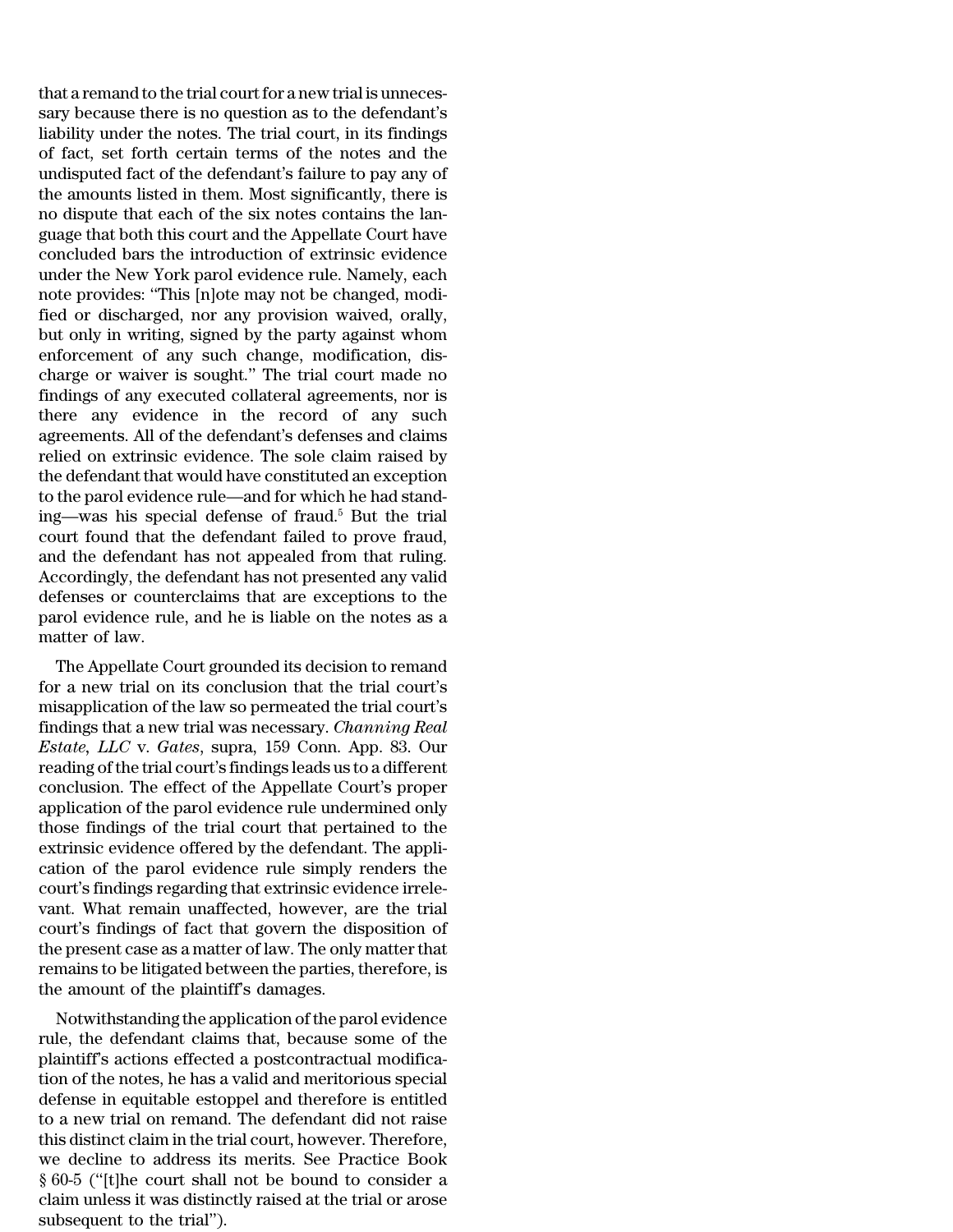The following additional relevant facts as found by the trial court demonstrate that the claim is unpreserved. In arguing that the plaintiff was equitably estopped from collecting on the notes, the defendant relied in part on a letter that the plaintiff sent to the defendant after the last note was signed. This letter, which was drafted by the defendant, stated that the funds that the plaintiff had provided to the defendant were part of the parties' proposed real estate transaction, and that through those funds, the plaintiff had purchased an interest in the commercial real estate owned by Front Street Commons. Despite the absence of finalized terms for the proposed transaction and the lack of any executed operating or option agreements, Sharon Chan—a member of the plaintiff—signed the letter on its behalf.

The defendant contends that his defense of equitable estoppel is not barred by the parol evidence rule because it relies on an event that occurred after the execution of the last note—Sharon Chan's signing of the letter—to establish a postcontractual modification of the notes. The defendant claims that because this event constitutes a postcontractual modification of the notes, it is not evidence of a prior or contemporaneous agreement, which would be barred by the parol evidence rule. See *Lax* v. *Design Quest N.Y. Ltd.*, 101 App. Div. 3d 431, 955 N.Y.S.2d 34 (2012). The record reveals, however, that the defendant did not raise this claim of *postcontractual* modification through equitable estoppel in the trial court. Instead, he argued to the trial court that the plaintiff was equitably estopped from enforcing the notes because the letter was evidence of the plaintiff's *precontractual* representations as to the purpose of the notes. Accordingly, this claim is unpreserved and we do not address it.

The defendant also contends that he has the right to present evidence at a new trial based on the Appellate Court's ruling that New York law, rather than Connecticut law, applies when interpreting the notes. As noted by the Appellate Court, however, ''there are no material differences between New York and Connecticut law as applied to the facts of the present case.'' *Channing Real Estate, LLC* v. *Gates*, supra, 159 Conn. App. 73.

# II

The plaintiff next claims that because the defendant lacks standing to allege a violation of CUTPA, a new trial on the third count of the defendant's counterclaim is unwarranted. Specifically, the plaintiff argues that Front Street Commons, not the defendant, would be the proper party to allege any such claim. We agree.

The following additional facts are relevant to our determination of this issue. During the parties' negotiations regarding Front Street Commons' commercial real estate, the parties exchanged various proposed option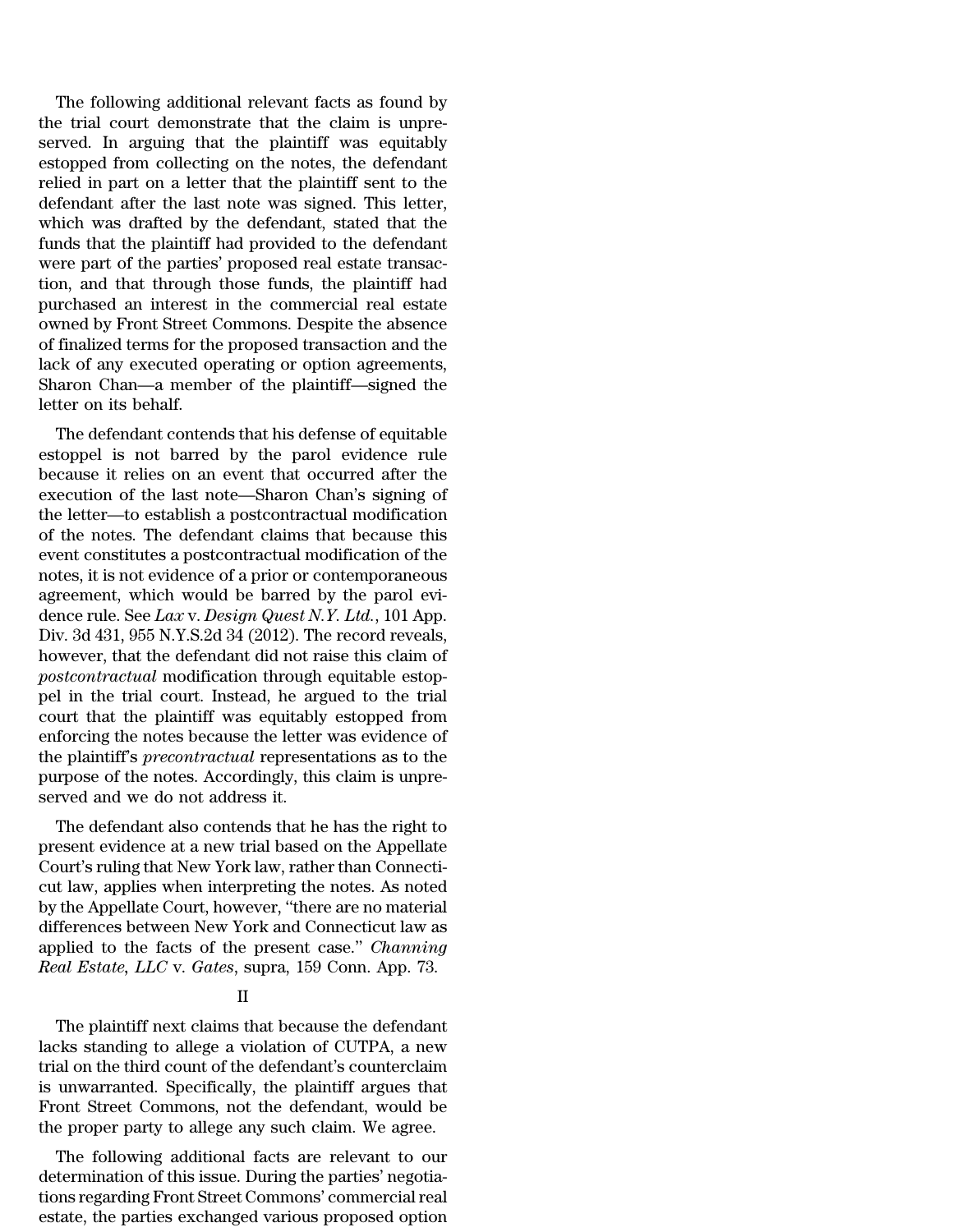and operating agreements, none of which was executed. The proposed agreements listed Front Street Commons as a party, not the defendant. At trial, the defendant sought damages for lost rental income suffered by Front Street Commons, and the trial court found that ''[t]he injury to the defendant is that *Front Street Commons* no longer receives financial assistance, as necessary, from the plaintiff.'' (Emphasis added.) Front Street Commons is not a party to this action.

The issue of standing implicates a court's subject matter jurisdiction and is subject to plenary review. See *New Hartford* v. *Connecticut Resources Recovery Authority*, 291 Conn. 511, 518, 970 A.2d 583 (2009). ''Standing is established by showing that the party claiming it is authorized by statute to bring suit or is classically aggrieved. . . . The fundamental test for determining aggrievement encompasses a well-settled twofold determination: first, the party claiming aggrievement must successfully demonstrate a specific, personal and legal interest in [the subject matter of the challenged action], as distinguished from a general interest, such as is the concern of all members of the community as a whole. Second, the party claiming aggrievement must successfully establish that this specific personal and legal interest has been specially and injuriously affected by the [challenged action].'' (Internal quotation marks omitted.) *May* v. *Coffey*, 291 Conn. 106, 112, 967 A.2d 495 (2009).

Although this court has not addressed the question of whether a member of a limited liability company has standing to bring suit on the basis of a wrong allegedly suffered by the limited liability company, we find guidance in the decisions of the Appellate Court. ''A limited liability company is a distinct legal entity whose existence is separate from its members. . . . A limited liability company has the power to sue or to be sued in its own name; see General Statutes §§ 34-124 (b) and 34-186; or may be a party to an action brought in its name by a member or manager. See General Statutes § 34-187.<sup>6</sup> A member or manager, however, may not sue in an individual capacity to recover for an injury based on a wrong to the limited liability company.'' (Citation omitted; footnote added; internal quotation marks omitted.) *O'Reilly* v. *Valletta*, 139 Conn. App. 208, 214, 55 A.3d 583 (2012), cert. denied, 308 Conn. 914, 61 A.3d 1101 (2013).

In the present case, the facts demonstrate that it is Front Street Commons and not the defendant that would have standing to assert a CUTPA claim against the plaintiff. The defendant has not demonstrated a specific, personal, and legal interest separate from that of Front Street Commons. Front Street Commons owned the property that was at issue during the parties' negotiations. Front Street Commons would have been a party to the proposed option and operating agreements.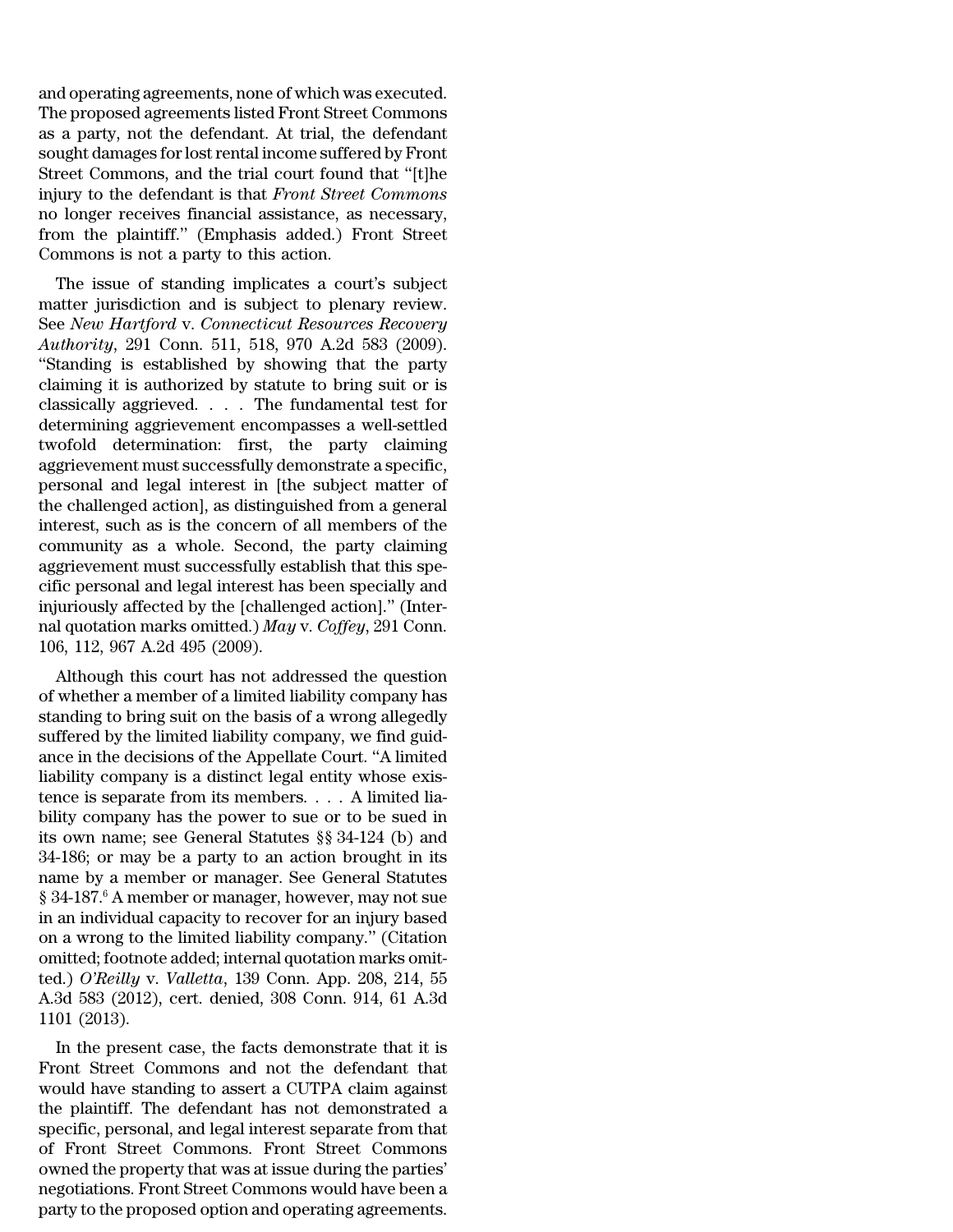Front Street Commons allegedly lost financial assistance from the plaintiff and suffered lost rental income. From these facts, it is clear that the injuries the defendant alleges in the CUTPA count of his counterclaim, if any, are those allegedly suffered by Front Street Commons specifically, and not the defendant. Front Street Commons is a limited liability company and is therefore a distinct legal entity from the defendant, who is simply a member of that entity. Because a member of a limited liability company cannot recover for an injury allegedly suffered by the limited liability company, we conclude that the defendant lacks standing to pursue a claim alleging a violation of CUTPA. But cf. *Wilcox* v. *Webster Ins., Inc.*, 294 Conn. 206, 215–16, 982 A.2d 1053 (2009) (members of limited liability company have standing to bring claims for breach of contract when they are personally parties to contract).

The judgment of the Appellate Court is reversed in part and the case is remanded to that court with direction to reverse the judgment of the trial court in favor of the defendant on the complaint and on the third count of the counterclaim and to remand the case to the trial court with direction to render judgment for the plaintiff as to the liability on the complaint and on the third count of the counterclaim, and for a hearing in damages on the complaint; the judgment of the Appellate Court is affirmed in all other respects.

In this opinion the other justices concurred.

<sup>1</sup> We granted the plaintiff's petition for certification to appeal limited to the following questions: (1) ''Did the Appellate Court correctly remand this case for a new trial instead of a hearing in damages?''; (2) ''Did the Appellate Court correctly order a retrial on the defendant's negligent misrepresentation claim when there was no appeal from the trial court's decision against him?''; (3) ''Did the defendant have standing to raise a [CUTPA] claim?''; and (4) ''Does CUTPA apply to disputes among either intracorporate entities and/ or joint venturers?'' *Channing Real Estate, LLC* v. *Gates*, 319 Conn. 952, 125 A.3d 530 (2015). This court's resolution of the first certified question is dispositive of the second certified question. See footnote 2 of this opinion. Further, because we conclude that the defendant lacks standing to pursue a CUTPA claim against the plaintiff, we need not reach the fourth certified question.

 $2$ <sup>2</sup> The defendant did not appeal from the trial court's judgment awarding him no damages on his counterclaim for negligent misrepresentation and therefore did not preserve this claim for appeal. Even if the defendant had appealed from the trial court's judgment, the defendant's counterclaim sounding in negligent misrepresentation relied on the same extrinsic evidence that he cited in support of his defenses to the plaintiff's complaint. Accordingly, our conclusion that the Appellate Court properly concluded that the parol evidence rule precluded the consideration of that extrinsic evidence is dispositive of the second certified question. See footnote 1 of this opinion.

3 Initially, the trial court had awarded the defendant \$28,000 in attorney's fees. In response to the plaintiff's objection to that award, the court decreased the defendant's award to \$25,575.

<sup>4</sup> Although the Appellate Court's opinion appears to suggest that the defendant pleaded mistake as a special defense, our review of the record does not reveal that the defendant did so.

<sup>5</sup> We recognize that the defendant also brought a counterclaim asserting that the plaintiff violated CUTPA. As we explain in part II of this opinion, we conclude that the defendant lacks standing to pursue a CUTPA claim against the plaintiff. Accordingly, it is unnecessary for us to resolve whether the defendant's allegations supporting his CUTPA claim, if proven, would constitute an exception to New York's parol evidence rule.